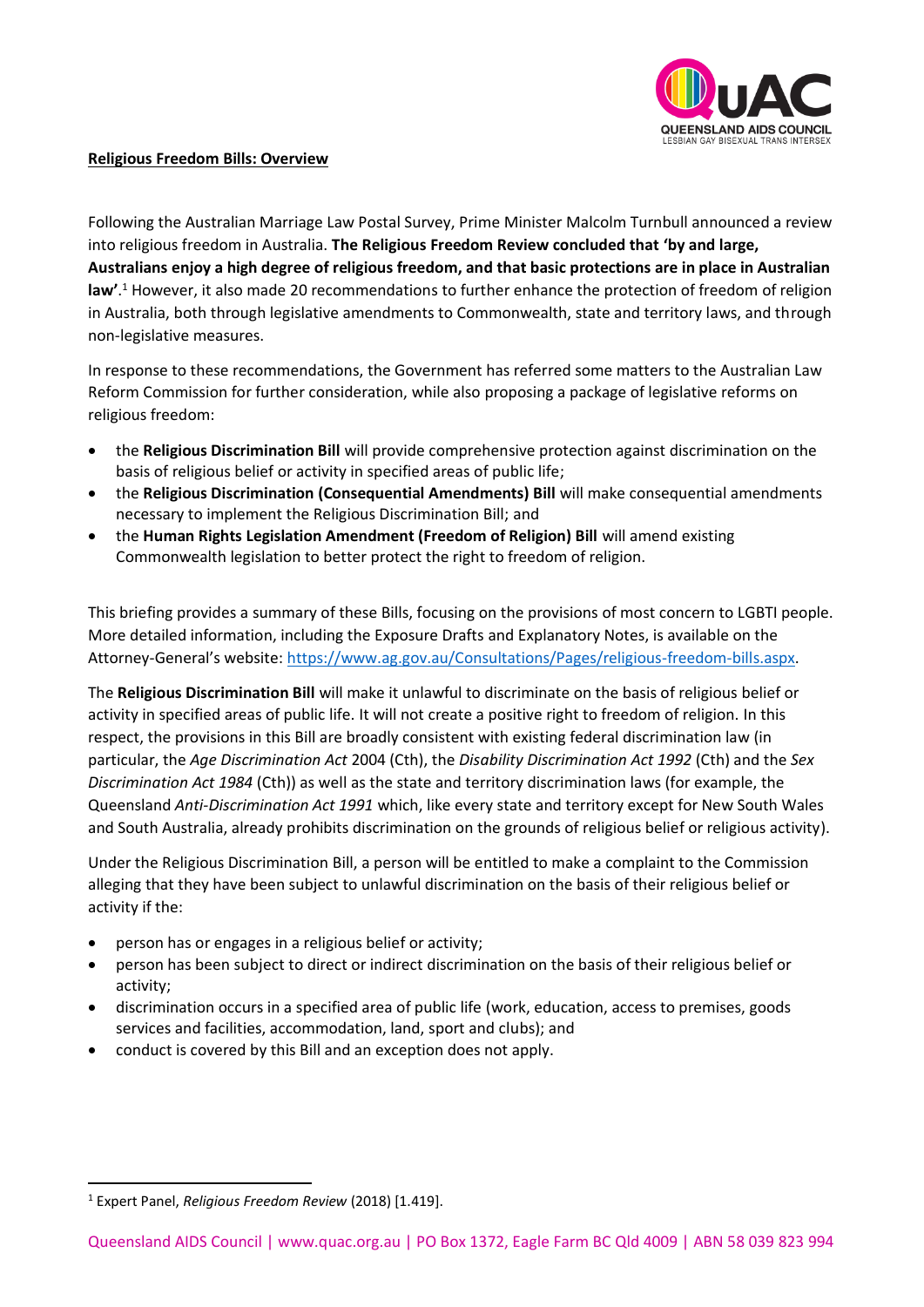

The term **'religious belief or activity'** is defined broadly in the Bill as holding or not holding a religious belief, or engaging, not engaging or refusing to engage in lawful religious activity.

The concept of religious belief is not defined for the purposes of this Bill. Religious belief is intended to include beliefs associated with major faith traditions (such as Christianity, Islam, Hinduism, Buddhism or Judaism) in addition to the beliefs of smaller and emerging faith traditions.

The concept of religious activity is also not defined for the purposes of this Bill. Religious activities may include participating in religious observances (such as prayers, fasting, ceremonies or other holidays); wearing religious dress (such as a hijab, kippah or kirpan); not engaging in certain conduct in accordance with religious belief (such as not eating meat or drinking alcohol); or expressing religious beliefs, such as through evangelising, where adherents of that religious group are required, or encouraged, to evangelise.

The definition of 'religious activity' is limited to lawful religious activities. The Bill does not protect religious activities that are inconsistent with Commonwealth, state or territory law, including those which may constitute criminal conduct.

## Like all other anti-discrimination laws, **discrimination on the basis of religious belief or activity for the purposes of this Bill also includes both direct discrimination and indirect discrimination**.

Direct discrimination is where a person treats another person less favourably than someone in similar circumstances, because of that person's religious belief or activity. For example, it could be direct discrimination for a company to refuse to hire a Buddhist person because of their Buddhist faith.

Indirect discrimination is where an apparently neutral condition has the effect of disadvantaging people of a particular religious belief or who engage in a particular religious activity. However, a person does not indirectly discriminate against another person by imposing a condition, requirement or practice that is reasonable in all the circumstances.

**Indirect discrimination in this Bill is different from the concept of indirect discrimination in all other discrimination laws in Australia in two important respects**. These differences are novel, go beyond what is provided for in other discrimination laws, and privilege religious belief and activity over other beliefs and activities.

The first is the **employer conduct rule** contained in clause 8(3), which appears to be a response to target the Israel Falou case. An employer conduct rule (such as a code of conduct for employees) would not be reasonable if it would 'restrict or prevent an employee from making statements of belief in their private capacity' unless the statement of belief is malicious or would harass, vilify or incite hated against a person or group, or if compliance with the rule by employees is necessary to avoid unjustifiable financial hardship to the employer. This provision only applies, however, to employers with an annual revenue over A\$50 million.

The second significant difference is contained in clause 8(5) which allows **conscientious objections by health practitioners**. The Bill provides that health practitioner conduct rules imposed on a health practitioner are not reasonable if the rule would have the effect of restricting or preventing the health practitioner from conscientiously objecting to providing the health service on the basis of their religious belief or activity. This could allow health practitioners, including doctors, nurses and pharmacists, to refuse to perform health services on religious grounds, such as abortion, assisted suicide and procedures for transgender patients.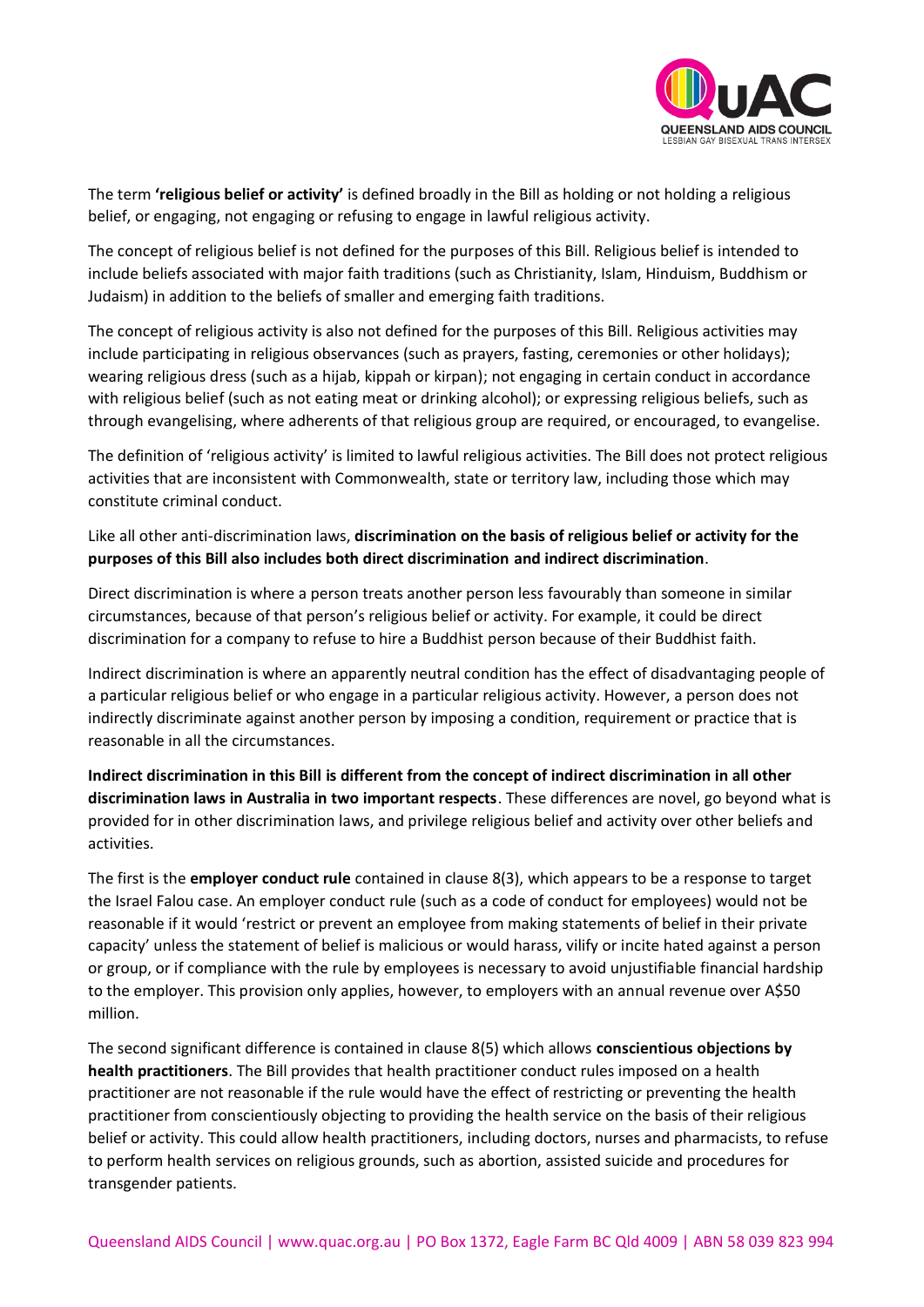

The Religious Discrimination Bill also **explicitly overrides existing discrimination protections for other groups**. Clause 41 provides that a statement of belief made in good faith will not constitute discrimination under Commonwealth, state or territory discrimination law and does not contravene subsection 17(1) of the Tasmanian *Anti-Discrimination Act 1998*, unless the statement is malicious, or is likely to harass, vilify or incite hatred or violence against a person or group of persons, or advocates for the commission of a serious criminal offence. By overriding state laws – something the Attorney-General explicitly stated in July 2019 the Bill would not do – this Bill becomes the first and only time a federal discrimination law explicitly overrides other discrimination laws. This undermines Australia's discrimination law framework which operates on the basis of there being concurrent federal and state discrimination laws. Further, unlike every other federal discrimination law, this Bill does not contain a specific provision stating that it is not intended to exclude or limit the operation of a law of a state or territory that is capable of operating concurrently with this Bill.

This effect of this provision is that statements of religious belief made in good faith that offend, humiliate, insult or intimidate LGBTI people, women, or people with a disability would be lawful, no matter what state or territory laws provide. Only statements that meet the higher threshold of harassment, vilification or incitement of hatred can be unlawful.

The Religious Discrimination Bill also contains **provisions that are broader than other federal discrimination laws on what does not constitute religious discrimination**. For example, clause 10 provides that where religious bodies engaging in good faith in conduct that may reasonably be regarded as being in accordance with their religious beliefs, these acts cannot be unlawful discrimination. A 'religious body' includes religious educational institutions, religious charities and any other body conducted in accordance with the doctrines, tenets, beliefs or teachings of a particular religion (other than those that engage solely or primarily in commercial activities). This means, for example, that not only would a Catholic charity be able to require that all employees, including volunteer workers, were Catholic, the provision is so broad that a Catholic charity could also refuse to provide their charitable services to a Muslim or Hindu person.

Other discrimination laws do contain provisions that provide that some religious acts are not discrimination but these are not as broad as the protections provided in this Bill. For example, section 37 of the *Sex Discrimination Act 1984* (Cth) provides an exemption for religious bodies where the act or practice 'conforms to the doctrines, tenets or beliefs of that religion or is necessary to avoid injury to the religious susceptibilities of adherents of that religion'. That is a narrower provision and higher standard to meet than clause 10 of the Bill, which merely requires that the conduct "may be reasonably regarded as being in accordance with the doctrines, tenets, beliefs or teachings of the religion".

The Religious Discrimination Bill also **creates the statutory position of Freedom of Religion Commissioner** in the Australian Human Rights Commission. This **contravenes recommendation 19 of the Religious Freedom Review**, that 'The Australian Human Rights Commission should take a leading role in the

protection of freedom of religion, including through enhancing engagement, understanding and dialogue' and that 'This should occur within the existing commissioner model and not necessarily through the creation of a new position.'

Finally, the **Human Rights Legislation Amendment (Freedom of Religion) Bill** amends the objects clauses in existing anti-discrimination legislation including the *Racial Discrimination Act 1975* (Cth), *Sex Discrimination Act 1984* (Cth), *Disability Discrimination Act 1992* (Cth) and *Age Discrimination Act 2004* (Cth) to ensure that each Act has an objects clause which recognises 'the indivisibility and universality of all human rights'.